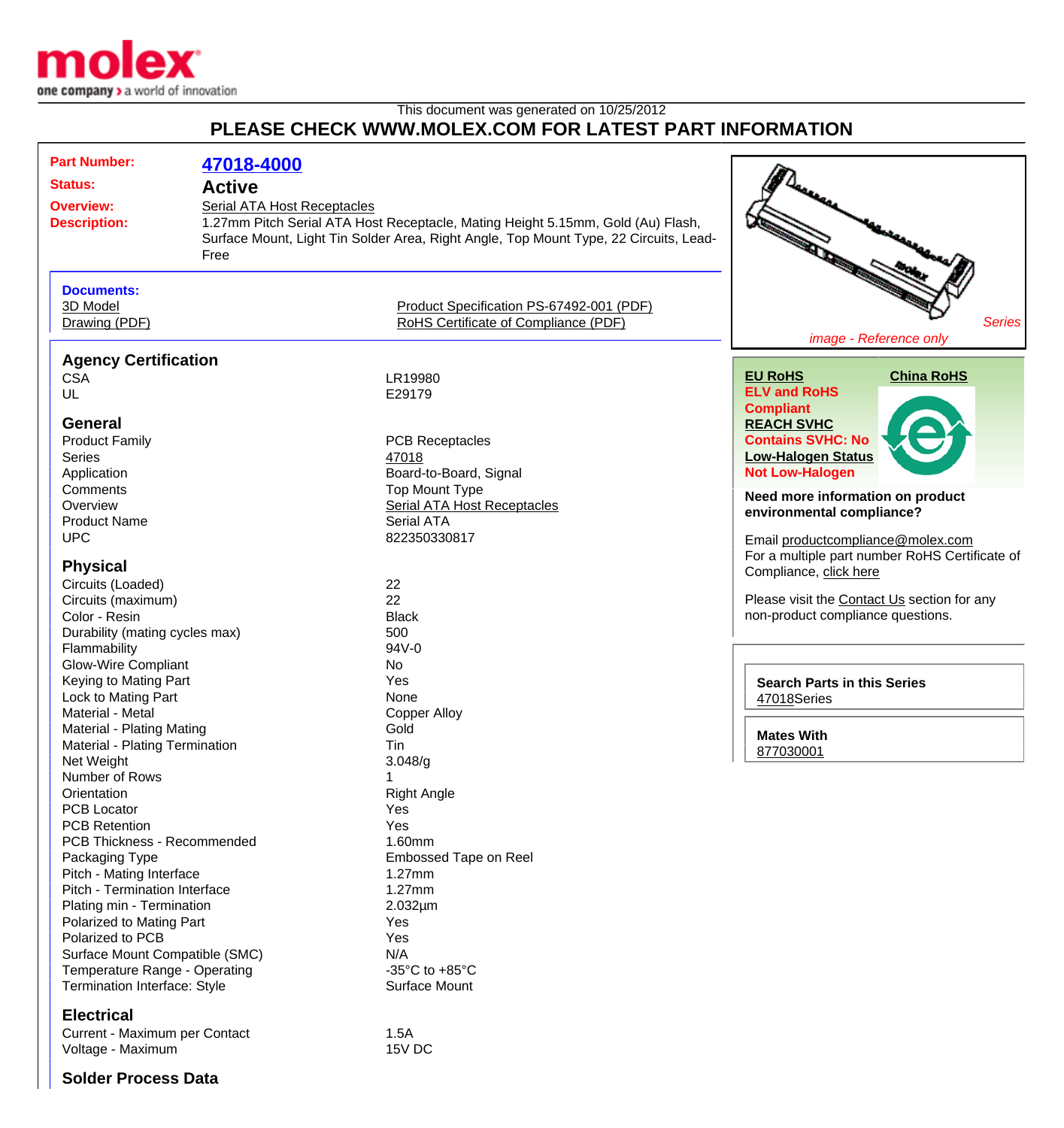Lead-free Process Capability **Reflow Capable (SMT only)** Reflow Capable (SMT only) Process Temperature max. C 230

## **Material Info**

## **Reference - Drawing Numbers**

Electrical Model Document<br>
Product Specification<br>
PS-67492-001 Product Specification<br>
Sales Drawing<br>
Sales Drawing<br>
PS-47018-001 Sales Drawing

This document was generated on 10/25/2012 **PLEASE CHECK WWW.MOLEX.COM FOR LATEST PART INFORMATION**